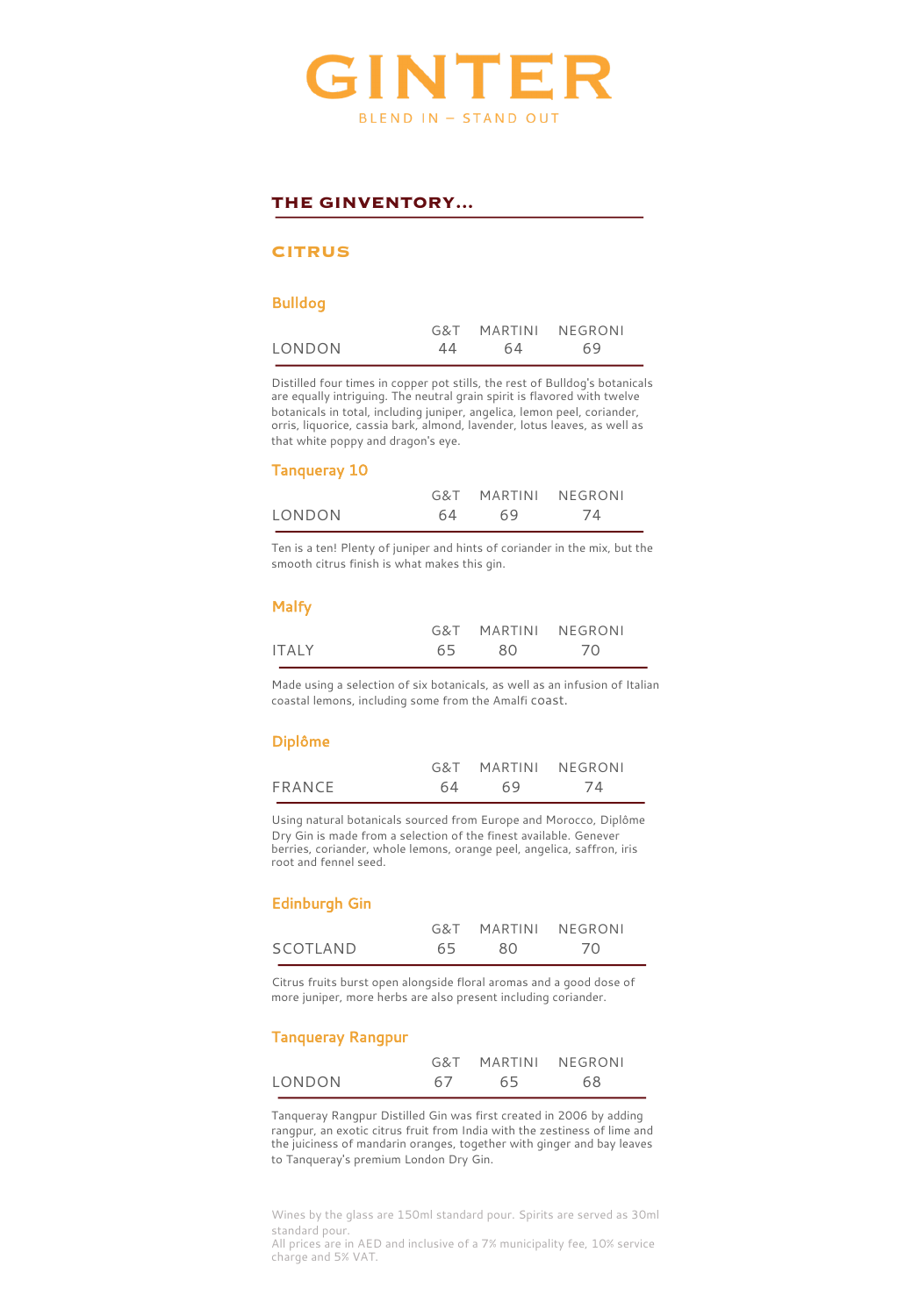# INTE BLEND IN - STAND OUT

## **THE GINVENTORY...**

## **CITRUS**

## Chase Pink Grapefruit & Pomelo Gin

|        |    | G&T MARTINI NEGRONI |    |
|--------|----|---------------------|----|
| LONDON | 70 | - 75                | 85 |

Chase Pink Grapefruit & Pomelo Gin is made at farm-to-bottle Chase Distillery in Herefordshire. The gin uses takes its own Chase GB Gin, a potato-based gin, and then macerates pink grapefruit & pomelo peels Re-distills it, ensuring an exceptionally smooth finish.

## Tarquins Dry

|         |    | G&T MARTINI NEGRONI |      |
|---------|----|---------------------|------|
| ENGLAND | 69 | 93                  | - 79 |

A contemporary take on a classic London dry, fragant handpicked Devon violets and fresh orange zest are used to deliver an aromatic sensation unlike any other..

## Step 5

|              |    | G&T MARTINI NEGRONI |    |
|--------------|----|---------------------|----|
| SOUTH AFRICA | 54 | 69                  | 59 |

Distilled in a small batch copper still, made with a carefully attained skill. Italian Juniper Berries hop right in and Malaysian Lemon Grass is cut thin. Seville Orange and Indian Coriander meet where Belgian Angelica takes a seat. And lastly, the final touch, some African Wild Rooibos for that local feel and such.

## Nikka Coffey Gin

|       |     |    | G&T MARTINI NEGRONI |
|-------|-----|----|---------------------|
| JAPAN | 90. | 95 | 90                  |

The bright and zesty aroma originating from four kinds of Japanese citruses, Yuzu, Kabosu, Amanatsu and Shequasar, compliments the traditional gin botanicals of juniper berries, angelica, coriander seeds, lemon and orange peels. There is also a touch of apples, a fruit deeply related to the history of Nikka, followed by pleasantly tangy hints of green Japanese Sansho pepper on the finish.

# Tanqueray Flor De Sevilla

|        |    |    | G&T MARTINI NFGRONI |
|--------|----|----|---------------------|
| LONDON | 67 | 65 | 68                  |

Is a unique distilled gin, made with Sevilla Orange essences and other fine botanicals. Inspired by Charles Tanqueray's original recipes and ripening oranges growing on the trees is sun – drenched Seville the result is perfect balance of the uniquely bitter sweet taste of Seville oranges balance with the complexity of Tanqueray London Gin.

## **BEER**

| Peroni    | 44 |
|-----------|----|
|           |    |
| Heineken  | 54 |
| Sommersby | 44 |
| Corona    | 54 |

## **FOR THE TEETOTALLERS**

| Coca Cola, Diet Coke, Fanta, Sprite | 22 |
|-------------------------------------|----|
| Freshly squeezed juice              | 27 |
| Red Bull                            | 40 |
| Spicy Raspberry Lemon Cooler        | 35 |
| Grapefruit Mojito                   | 40 |

## **WATER**

| Local Water                          | 15  |
|--------------------------------------|-----|
| Aqua Panna 50 ml Still Water         | 22  |
| Agua Panna 75 ml Still Water         | 32  |
| San Pellegrino 50 ml Sparkling Water | 22  |
| San Pellegrino 75 ml Sparkling Water | 32. |

## **COFFEE & TEA**

| <b>Black Coffee</b>                   | 15 |
|---------------------------------------|----|
| Espresso                              | 22 |
| Caffe Latte                           | 32 |
| Cappuccino                            | 22 |
| Tea                                   | 32 |
| Black, Green, Jasmine, Chamomile,     |    |
| Earl Grey, Moroccan mint, Darjeeling, |    |

Week end in Dubai

#### Wines by the glass are 150ml standard pour. Spirits are served as 30ml standard pour.

All prices are in AED and inclusive of a 7% municipality fee, 10% service charge and 5% VAT.

Wines by the glass are 150ml standard pour. Spirits are served as 30ml standard pour.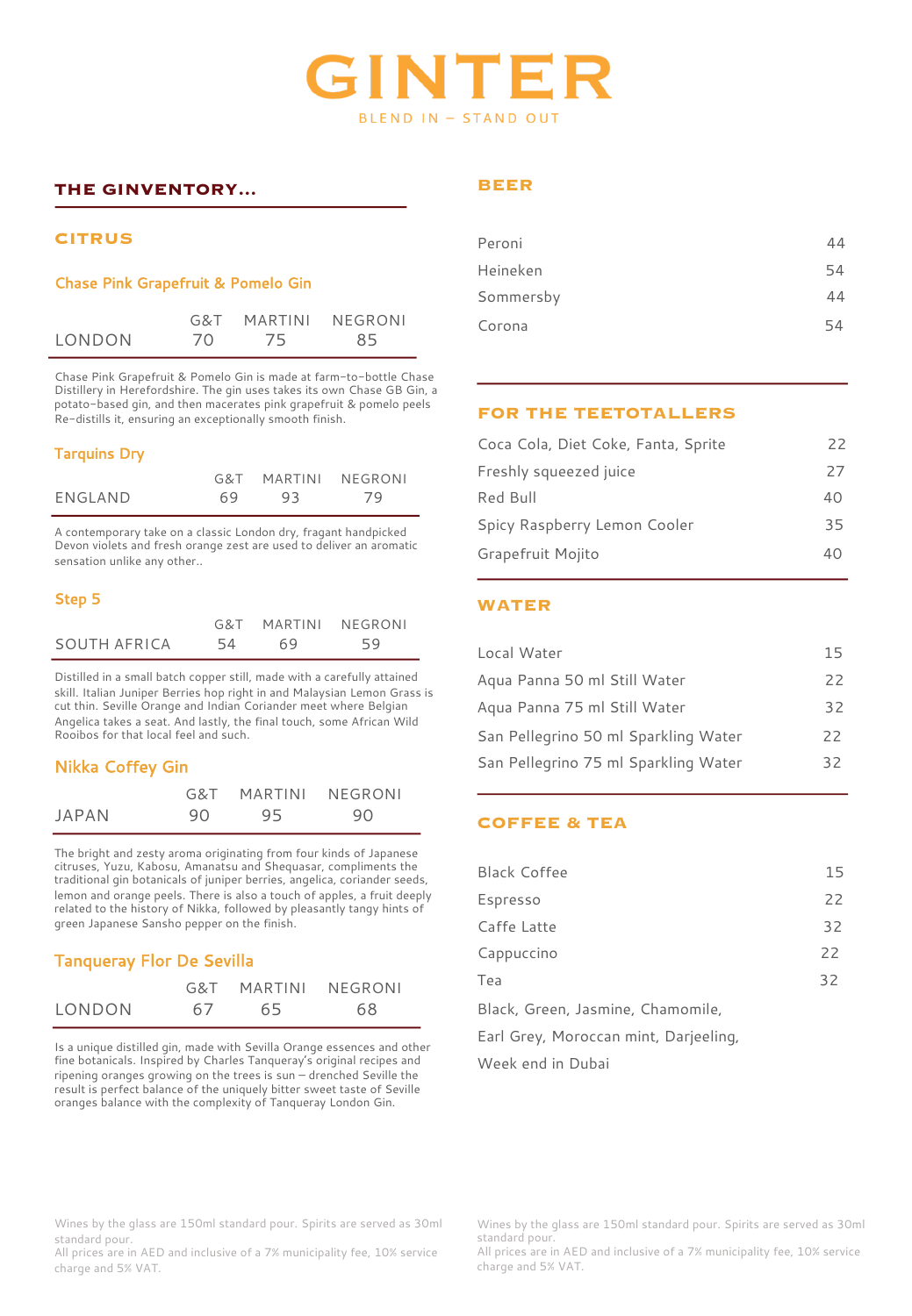

## **WINE LIST**

#### **CHAMPAGNE**

| Atto Primo                   | 75 375 |     |
|------------------------------|--------|-----|
| Moët & Chandon Imperial Brut | 90.    | 475 |
| Moët & Chandon Rose Imperial |        | 750 |

#### **WHITE WINE**

| Arcadian Sauvignon Blanc, Australia                     | 40  | 195 |
|---------------------------------------------------------|-----|-----|
| Arcadian, Pinot Grigio, Australia                       | 40  | 195 |
| Montes, Chardonnay, Chile                               | 75. | 279 |
| Upside Down, Sauvignon Blanc,<br>New Zealand            | 71  | 350 |
| Penfolds, Koonunga Hill, Chardonnay,<br>South Australia | 86  | 430 |

## **RED WINE**

| Arcadian Merlot, Australia                                   | 40 | 375    |
|--------------------------------------------------------------|----|--------|
| Nederburg, Cabernet Sauvignon,<br>South Africa               |    | 55 260 |
| Château Bel Air, Cabernet Blend<br>France.                   |    | 65 320 |
| Shiraz/Cabernet, Koonunga Hill,<br>Penfolds, South Australia | 86 | 420    |
| Villa Wolf Pinot Noir 'Germany                               |    | 471    |

## **ROSÉ WINE**

| Mirabeau Côtes de Provence,              |        |  |  |  |
|------------------------------------------|--------|--|--|--|
| France                                   | 55 260 |  |  |  |
| Château de l'Aumerade Cuvée              |        |  |  |  |
| Marie Christine, Provence, France 61 298 |        |  |  |  |

# **SPICED**

#### Opihr Spiced

|        | G&T | MARTINI NEGRONI |     |
|--------|-----|-----------------|-----|
| LONDON | 83  | -93             | 103 |

Along with some of the regular botanicals you'd expect in a London Dry, they also infused cubeb from Indonesia, black pepper from India and Moroccan Coriander for a uniquely spicy flavour.

#### Beefeater 24

|        |    | G&T MARTINI NEGRONI |     |
|--------|----|---------------------|-----|
| LONDON | 64 | 69                  | -74 |

To the Classical blend of aromatic is added a unique blend of Chinese green and rare Japanese Sencha teas, extra citrus in the form of grapefruit and liquorice.

#### Monkey 47

|                |    | G&T MARTINI NEGRONI |     |
|----------------|----|---------------------|-----|
| <b>GERMANY</b> | 93 | - 123               | 142 |

The story of Monkey 47 is attributed to an Indian born British Commander who was stationed in Germany after the second world war. Inspired by the Black Forest through the lens of his family's heritage he combined British influence, Indian botanicals, and the natural flora of the German forest to create a complex gin he called Schwarzwald Dry Gin.

#### Tanqueray Malacca

|        |    | G&T MARTINI NEGRONI |    |
|--------|----|---------------------|----|
| LONDON | 67 | 65                  | 68 |

Best described as a sweetened version of flagship. Tanqueray Malacca has a smooth notes of liquorice and grapefruit alongside a bold and piny juniper.

## **HERBAL**

#### Rutte Celery Gin

|        |    | G&T MARTINI | NFGRONI |
|--------|----|-------------|---------|
| LONDON | 80 | 95          | 85      |

Gin is distilled from botanicals including; natural celery, juniper, coriander, angelica, orange peel, and cardamom.

#### Gin Mare

|       |    | G&T MARTINI NEGRONI |     |  |
|-------|----|---------------------|-----|--|
| SPAIN | 93 | 123                 | 142 |  |

Mediterranean gin flavored with four principal botanicals: basil, thyme, rosemary and, most unusual of all, the Arbequina olive.

Wines by the glass are 150ml standard pour. Spirits are served as 30ml standard pour.

All prices are in AED and inclusive of a 7% municipality fee, 10% service charge and 5% VAT.

Wines by the glass are 150ml standard pour. Spirits are served as 30ml standard pour.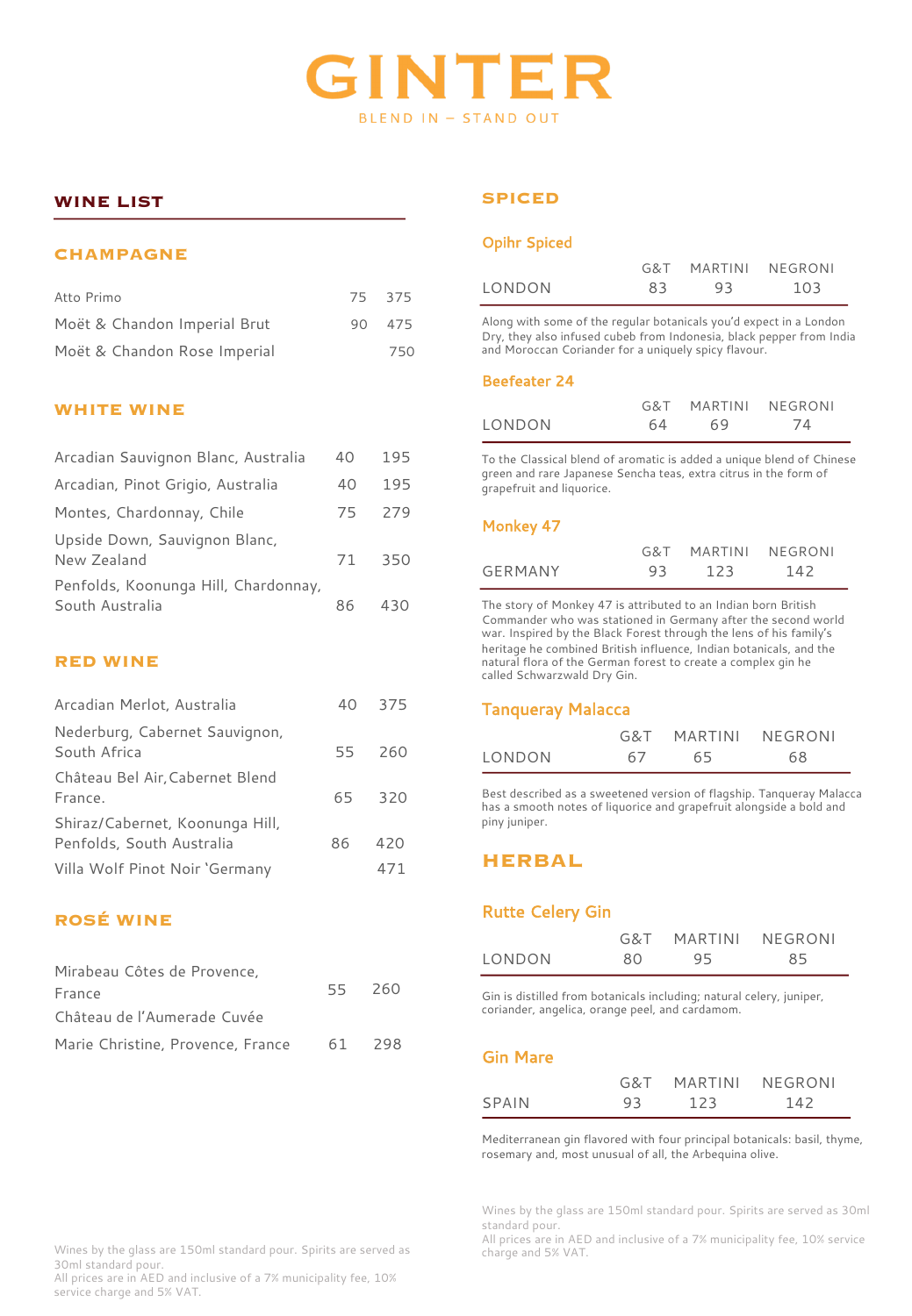

# **THE GINVENTORY...**

#### **SPICED**

#### **Tanqueray**

|        |    | G&T MARTINI NEGRONI |    |
|--------|----|---------------------|----|
| LONDON | 44 | 64                  | 49 |

There are few gins whose flavor profile are as juniper focused as Tanqueray London Dry Gin. One of the core reasons for this juni-per focus comes from the recipe of just four botanicals: juniper, coriander, angelica root, and licorice

#### The Botanist

|          |    | G&T MARTINI NEGRONI |    |
|----------|----|---------------------|----|
| SCOTLAND | 69 | 74                  | 83 |

The Botanist Gin is a progressive exploration of the botanical heritage of our Isle of Islay. 22 hand-foraged local botanicals delicately augment nine berries, barks, seeds and peels during an achingly slow distillation. This first and only Islay Dry Gin is a rare expression of the heart and soul of our remote Scottish island home.

## Seaside Edinburgh Gin

|          |       | G&T MARTINI NEGRONI |
|----------|-------|---------------------|
| SCOTLAND | 65 75 | 70                  |

We sourced marine plants including scurvy grass, ground ivy and bladder wrack to create a gin with distinctive minerality. These are complemented with aromatic spice notes from grains of paradise, coriander and cardamom.

#### Hayman's Old Tom

|        |    |    | G&T MARTINI NEGRONI |
|--------|----|----|---------------------|
| LONDON | 49 | 59 | 69                  |

A botanically intensive gin that delivers a more rounded experience than other styles of gin, this was the 'Gin of Choice' back in the 19th Century.

#### N°3

|        |     | G&T MARTINI NEGRONI |    |
|--------|-----|---------------------|----|
| LONDON | 88. | 103                 | 98 |

Juniper to the forNo.3 is the London Dry Gin distilled to a proprietary recipe of Berry Bros. & Rudd, London's oldest wine and spirit merchant. The name No.3 refers to the address in St James's Street, London: our home since 1698.

#### **SPIRITED AWAY**

#### **WHISKY**

| Ballantine's               | 41  |
|----------------------------|-----|
| Jameson                    | 59  |
| Woodford Reserve           | 53  |
| Maker Marks                | 53  |
| Chivas 12YO                | 63  |
| Johnny Walker Black        | 63  |
| Johnny Walker Double Black | 69  |
| Glenlivet 15YO             | 74  |
| Coal Ila 12YO              | 88  |
| Dalmore 12YO               | 93  |
| Glenlivet 18YO             | 98  |
| Dalmore 15YO               | 115 |
| Chivas 18YO                | 124 |
| Lagavulin 16YO             | 166 |

## **VODKA**

| Belvedere      | 70 |
|----------------|----|
| Ciroc          | 69 |
| Absolute Elyyx | 60 |
| Grey Goose     | 74 |
| Absolute Blue  |    |

#### **RUM**

| Clément Première Canne   |     |
|--------------------------|-----|
| White Agricole Rhum      | 40  |
| Matuzalem Platino        | 44  |
| Havana Club Añejo 7 Años | 59  |
| Banks 5 Island           | 130 |
| Mezan Panama Don Jose    | 130 |

Wines by the glass are 150ml standard pour. Spirits are served as 30ml standard pour.

All prices are in AED and inclusive of a 7% municipality fee, 10% service charge and 5% VAT.

Wines by the glass are 150ml standard pour. Spirits are served as 30ml standard pour.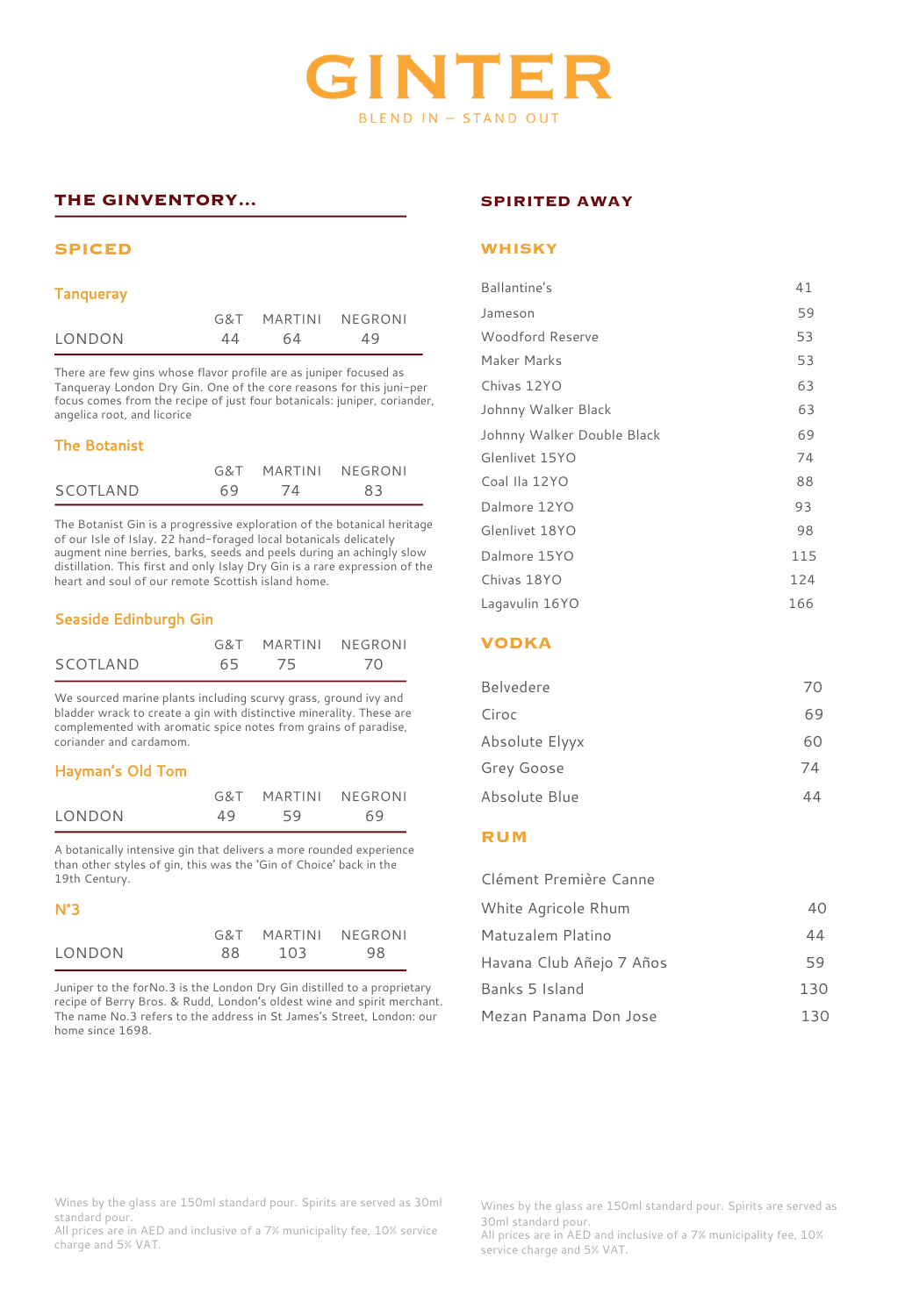

## **SPIRITED AWAY**

#### **TEQUILA**

| Olmeca Blanco   | 43 |
|-----------------|----|
| Olmeca Reposado | 40 |
| Patrón XO Café  | 43 |
| Patrón Silver   |    |

## **LIQUEUR AND APERITIF**

| 43 |
|----|
| 43 |
| 43 |
| 43 |
| 43 |
| 49 |
|    |

#### **WORLDLY MOCKTAIL … 59**

#### Rosemary Lemonade

A refreshing herbal twist on a simple summer favorite. Fresh lemon juice, rosemary syrup and sparkling water

#### Chamomile & Apple Iced Tea A delicate

A delicate, calming combination bound to please. Chamomile, apple and honey

#### Watermelon & Mint Smash

Delightful summer staples together in one tasty treat. Fresh watermelon, sparkling water, lime, sugar and fresh mint

#### Florodorette

A non-alcoholic twist on a classic cocktail that's sure to be a crowd favourite. Raspberry syrup, lime and ginger ale

Eastern Breeze

Infused with 'dew from the heavens', this naturally sweet mocktail is playful and cool, refreshing and lightly spiced. Passion fruit, fresh lime juice, coconut water, ginger beer

Wines by the glass are 150ml standard pour. Spirits are served as 30ml standard pour.

All prices are in AED and inclusive of a 7% municipality fee, 10% service charge and 5% VAT.

## **FLORAL**

#### Chase Sloe & Mulberry Gin

|        |    | G&T MARTINI NEGRONI |    |
|--------|----|---------------------|----|
| LONDON | 80 | 85.                 | 80 |

Chase Sloe & Mulberry Gin is made by macerating wild hedgerow sloe berries from Herefordshire and mulberries into their Chase GB Gin. It is then briefly aged in Rhône valley red wine casks.

## Edgerton Original, Pink gin

|        |     | G&T MARTINI NEGRONI |     |
|--------|-----|---------------------|-----|
| LONDON | 83. | 93                  | 103 |

Exceptionally pink high-strength gin made in London. Edgerton is made with 14 botanicals and the colour, is from pomegranate added separately from the other ingredients.

#### Hendrick's

|          |    | G&T MARTINI NEGRONI |    |
|----------|----|---------------------|----|
| SCOTLAND | 69 | -74                 | 79 |

Light, easy-drinking gin that makes much of its unusual rose and cucumber botanicals.

#### London N°1

|        |    |    | G&T MARTINI NEGRONI |
|--------|----|----|---------------------|
| LONDON | 64 | 83 | 69                  |

Made using a selection of six botanicals, as well as an infusion of Italian coastal lemons, including some from the Amalfi coast.

#### Bloom

|        |    |    | G&T MARTINI NEGRONI |
|--------|----|----|---------------------|
| LONDON | 64 | 83 | 69                  |

Bloom Gin is a "gateway gin," for those who wouldn't refer to themselves as traditional gin drinkers, or for those who have been raised on the contemporary style of gins such as Hendrick's.

#### Caorun

|          |    | G&T MARTINI NEGRONI |    |
|----------|----|---------------------|----|
| SCOTLAND | 74 | 88                  | 83 |

An expert infusion of six traditionally and 5 locally foraged botinicals. Includes rowan berry, bog myrtle, heather, coul blush apple and dandelion leaf which are all from the Scottish highlands.

Wines by the glass are 150ml standard pour. Spirits are served as 30ml standard pour.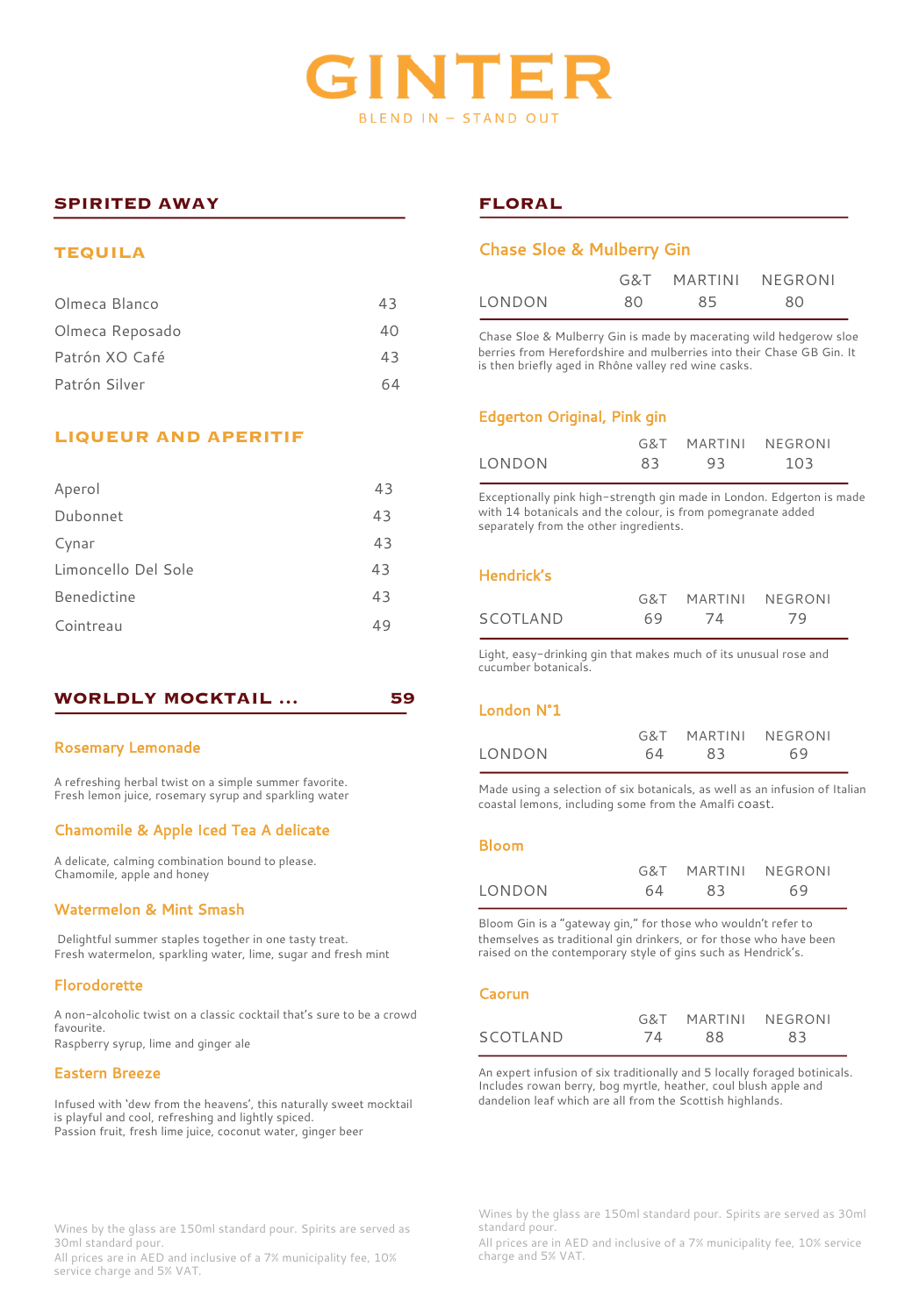

# **FLORAL**

#### Hendrick's Orbium

|          |     | G&T MARTINI NEGRONI |     |
|----------|-----|---------------------|-----|
| SCOTLAND | 98. | 85                  | 102 |

Hendrick's Orbium is what's known as a quininated gin, as it was distilled with additional extracts of quinine, wormwood and blue lotus blossom.

## Chase Seville Marmalade

|        |    | G&T MARTINI NEGRONI |    |
|--------|----|---------------------|----|
| LONDON | 64 | 72                  | 68 |

Riesling infused Saar dry gin from the German Saar region. Consist over 30 finely balanced botanicals and regional ingredients such as sloe, rosehip, angelica, hop blossom and rose.

# **THE GINVENTORY...**

## **JUNIPER**

#### Sacred Juniper

|              | G&T MARTINI NFGRONI |    |  |
|--------------|---------------------|----|--|
| SOUTH AFRICA | 64 79               | 69 |  |

Using the same botanical line up as the flagship gin - the juniper has simply been amped up to 11 for this sacred variant. If ever there was a gin made for the Aperitivo hour, this is it. Clean, green and fresh juniper bursts from start to finish

#### Bols Original Genève

|           |     | G&T MARTINI NEGRONI |     |
|-----------|-----|---------------------|-----|
| AMSTERDAM | 70. | -80                 | -75 |

Bold aromas of frosted raisin scone and fruit cake follow through on a very smooth and satiny entry to a glycerous dry-yet-fruity medium-full body with excellent depth and balance. Finishes with a vivacious, sweet oatmeal, dried flower and pepper accented fade. A delicious, vibrant and bready genever that will be great on its own

## **WORLDLY CLASSIC ... 79**

As the world's first international luxury hotel brand, InterContinental® Hotels & Resorts has been pioneering travel across the globe for seven decades. Our bars and lounges are a gateway to our distinctive style and culinary spirit and have served as a backdrop for some of the most iconic and celebrated moments in time. We have carefully crafted a selection of classic cocktails that capture the glamour of the InterContinental life, wherever you are in the world.

# Old Fashioned

Emanating from the 19th century, it formed the basis from which all other cocktails were born. This classic drink is confident and mastered here the old fashioned way.

American bourbon, bitters, sugar

#### Negroni

A legacy cocktail with an air of refined panache, it should be stirred, never shaken, to retain its clarity and composure. After all, it is suave and debonair, crisp and dry.

Campari, gin, sweet red vermouth

#### Martini

A legacy cocktail with an air of refined panache, it should be stirred, never shaken, to retain its clarity and composure. After all, it is suave and debonair, crisp and dry.

London gin, dry vermouth, olive

#### Caipirinha

Made from a raw sugarcane spirit that once sparked a revolution. Traditionally flavoured with muddled limes, it's potent, light and refreshing.

Brazilian cachaça, sugar, lime

#### Daiquiri

A sweet and sour delight steeped in history, it's been quenching thirsts and serving as an inspiration to authors for more than 100 years.

White rum, fresh lime juice, simple syrup

#### **Margarita**

Esquire Magazine first described her to the world as 'lovely to look at' in 1953. The Margarita is the perfect combination of sweet, salty, sour and bitter.

Tequila, triple sec, lime, salt rim

Wines by the glass are 150ml standard pour. Spirits are served as 30ml standard pour.

All prices are in AED and inclusive of a 7% municipality fee, 10% service charge and 5% VAT.

Wines by the glass are 150ml standard pour. Spirits are served as 30ml standard pour.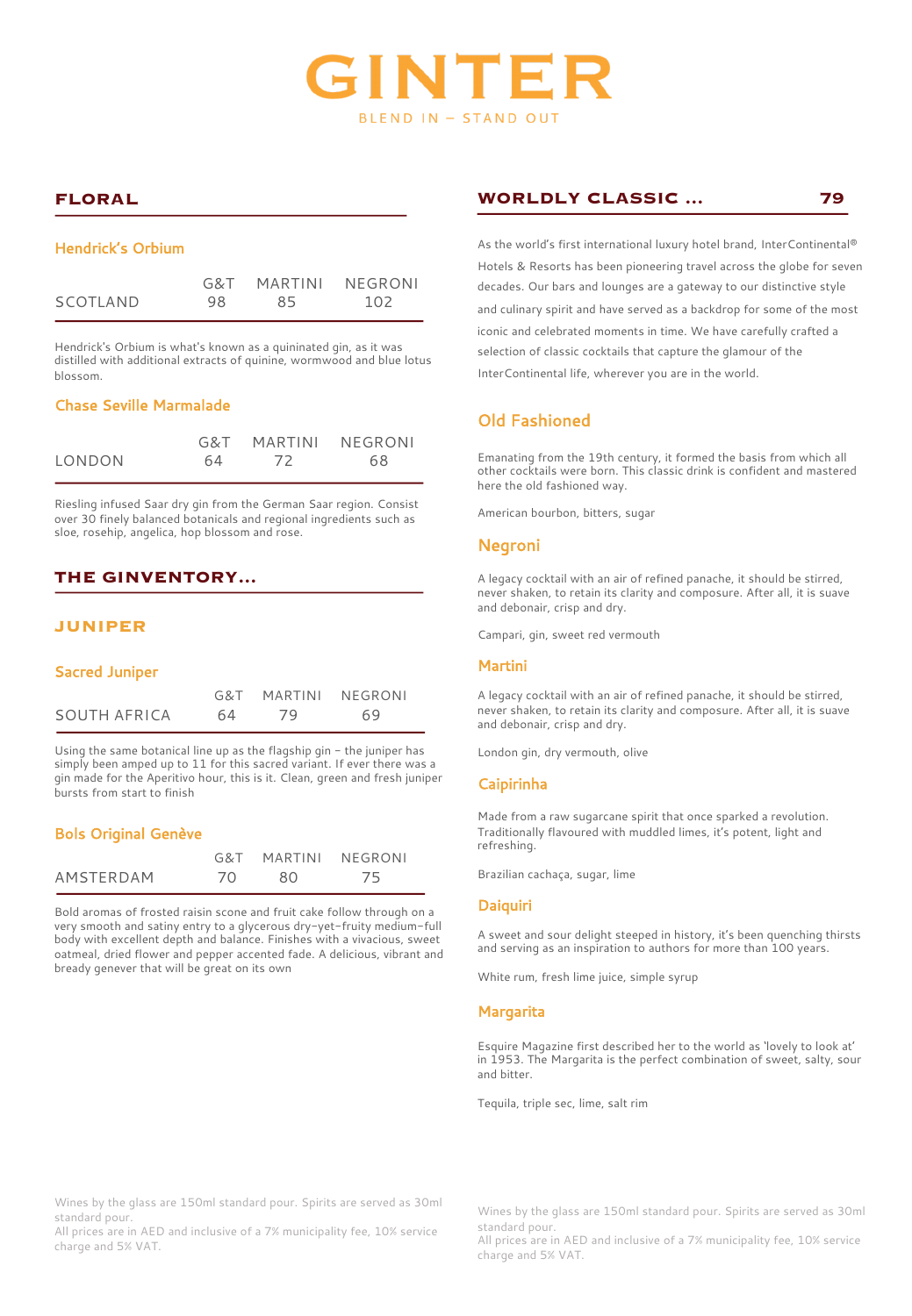

# **THROUGH COCKTAIL... 75**

# Prohibition Speakeasy

London dry gin infused with bathtub style spices & herbs, mint leaves, fresh lemon juice simple syrup, shaken

## Sexy Fish

Bombay sapphire, Benedictine, Ginger syrup,

## The Doctor Link

Cardamom infused Bulldog gin, Aperol, lemon grass syrup, Coconut water, Elderflower tonic.

## Bombay Show

Bombay sapphire, Chambord, Amaretto, Raspberry syrup

## Symphony

Yuzu infused Tanqueray gin, vermouth, Orange juice, Simple syrup.

#### Dancing Bubbly

Hendricks gin, Cucumber syrups, Elderflower syrup, Jasmin tea, Prosecco

## **THROUGH SLOW MOTION... 75**

#### Sloe Amaretto Sour

Sloe gin, Amaretto, lime juice, Egg white, shaken

#### Nice & Sloe

Sloe gin, White rum, Mint leaves, lime juice, Agave syrup, Shaken

## **JUNIPER**

## Bols Genève 21

|         |    | G&T MARTINI | NEGRONI |
|---------|----|-------------|---------|
| HOLLAND | 64 | 83          | 79      |

Dutch distiller which is the oldest one in the world. Created in the 21st century, Bols Genever 21 provides a light, malt flavor with a sweet note with a refreshing peppery spice.

## Gilbey's

|        |    | G&T MARTINI | NEGRONI |
|--------|----|-------------|---------|
| LONDON | 50 | 65          | 55      |

The nose is classic with plenty of juniper, with orange zest and angelica present as well. The lower notes have the bright, sappy, angelica still accompanied by the orange..

# Green all's

|         |    | G&T MARTINI | NEGRONI |
|---------|----|-------------|---------|
| ENGLAND | 59 | 74          | 69      |

London dry gin with a secret blend of 8 botanicals gives rich juniper notes, balanced with mature citrus and spice.

# Tarquin's Sea Dog

|        |    | G&T MARTINI NEGRONI |    |
|--------|----|---------------------|----|
| LONDON | 80 | 90                  | 85 |

Hand-selected 12 different botanicals – carefully sourced from both distant and exotic locations around the world – to craft a Navy Strength Gin that's brimming with bold Cornish personality.

## Plymouth Gin

|          |    | G&T MARTINI | NEGRONI |
|----------|----|-------------|---------|
| PLYMOUTH | 49 | 59          | 69      |

There are not many gins that are as common as Plymouth that are as good as Plymouth, It is smooth with a strong citrus and a strong juniper element.

Wines by the glass are 150ml standard pour. Spirits are served as 30ml standard pour.

All prices are in AED and inclusive of a 7% municipality fee, 10% service charge and 5% VAT.

Wines by the glass are 150ml standard pour. Spirits are served as 30ml standard pour.